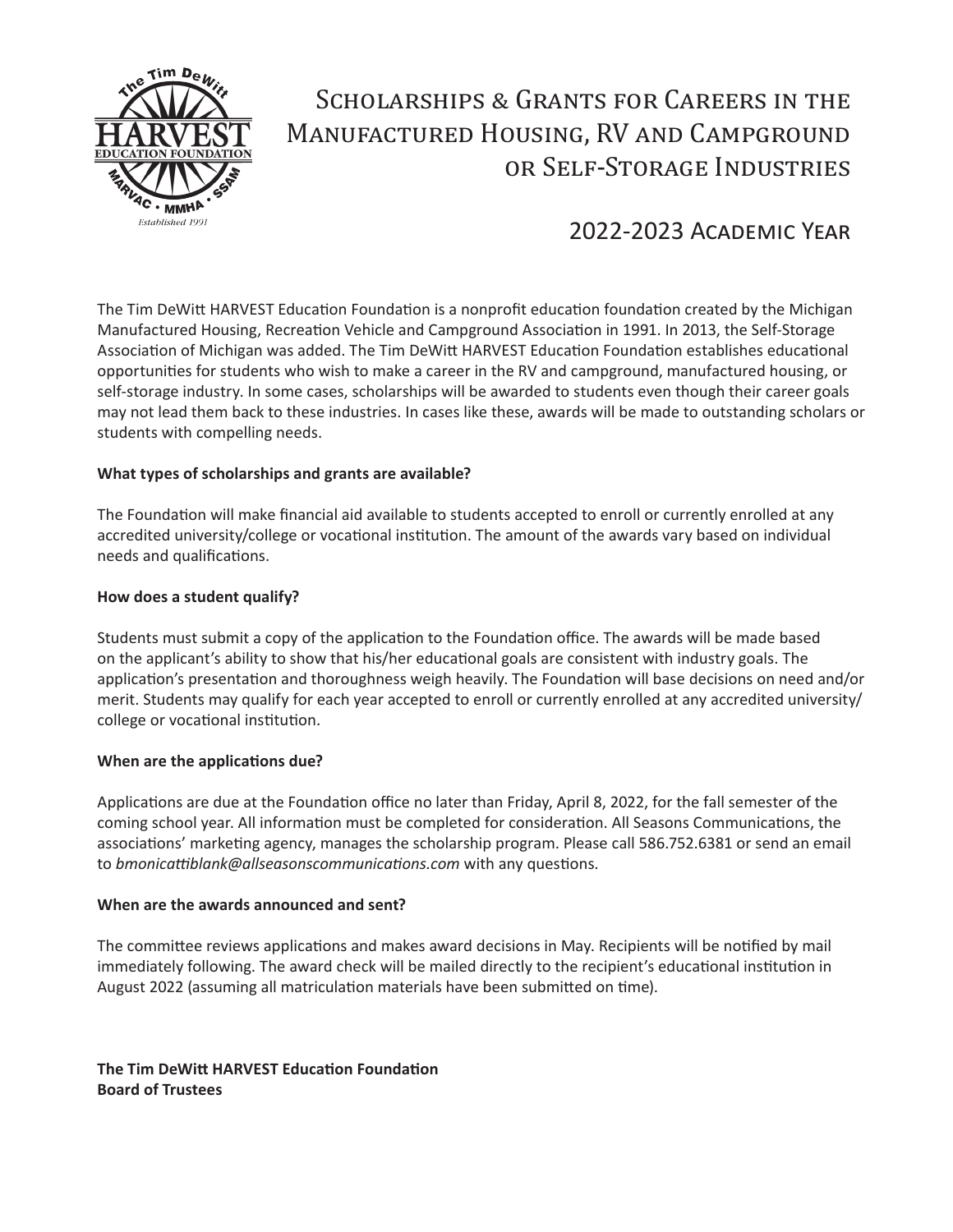

# **SCHOLARSHIPS & GRANTS FOR CAREERS IN THE** MANUFACTURED HOUSING, RV AND CAMPGROUND OR SELF-STORAGE INDUSTRIES

The Tim DeWitt Education Foundation

|                   |      |                                                                                  |              |          | 5455 34 Mile Road, Romeo, MI 48065 |  |
|-------------------|------|----------------------------------------------------------------------------------|--------------|----------|------------------------------------|--|
| Date              |      |                                                                                  |              |          |                                    |  |
| Last Name         |      | First                                                                            | Middle       |          |                                    |  |
|                   |      |                                                                                  |              |          | $($ )                              |  |
| Permanent Address |      | City                                                                             | State        | Zip Code | Area Code & Tel. No.               |  |
|                   |      |                                                                                  |              |          |                                    |  |
| Parent/Guardian   |      |                                                                                  |              |          |                                    |  |
|                   | Name |                                                                                  | Relationship |          | <b>Street Address</b>              |  |
|                   |      |                                                                                  |              |          | $($ )                              |  |
|                   | City |                                                                                  | State        | Zip Code | Area Code & Tel. No.               |  |
|                   |      |                                                                                  |              |          |                                    |  |
|                   |      | ,我们也不会有什么。""我们的人,我们也不会有什么?""我们的人,我们也不会有什么?""我们的人,我们也不会有什么?""我们的人,我们也不会有什么?""我们的人 |              |          |                                    |  |
|                   |      |                                                                                  |              |          |                                    |  |
|                   |      |                                                                                  |              |          |                                    |  |
|                   |      |                                                                                  |              |          |                                    |  |
|                   |      |                                                                                  |              |          |                                    |  |
|                   |      |                                                                                  |              |          |                                    |  |
|                   |      |                                                                                  |              |          |                                    |  |

List scholarships, grants, loans, work-study programs, etc. that you have received or expect to receive:

### **You must fill out this information to be considered. If you are not a dependant, please supply your personal income information.** \$Family's total income (before taxes) in year: \_\_\_\_\_\_\_\_\_\_\_\_\_\_\_\_\_\_\_\_\_\_\_\_\_\_\_\_\_\_\_\_\_\_  $\frac{1}{2}$ Student's total income (before taxes) in year: \_\_\_\_\_\_\_\_\_\_\_\_\_\_\_\_\_\_\_\_\_\_\_\_\_\_\_\_\_\_\_\_\_  $\frac{\xi}{\sqrt{2}}$ Total Federal Income Tax paid by parents in year: <u> 1989 - Johann Barbara, martxa alemaniar a</u> Occupation and employer of parents: Occupation and employer of applicant: List brothers and sisters with their ages. Indicate if they will be in college at the same time you are:

Student status:

 $\Box$  Full-time  $\Box$  Part-time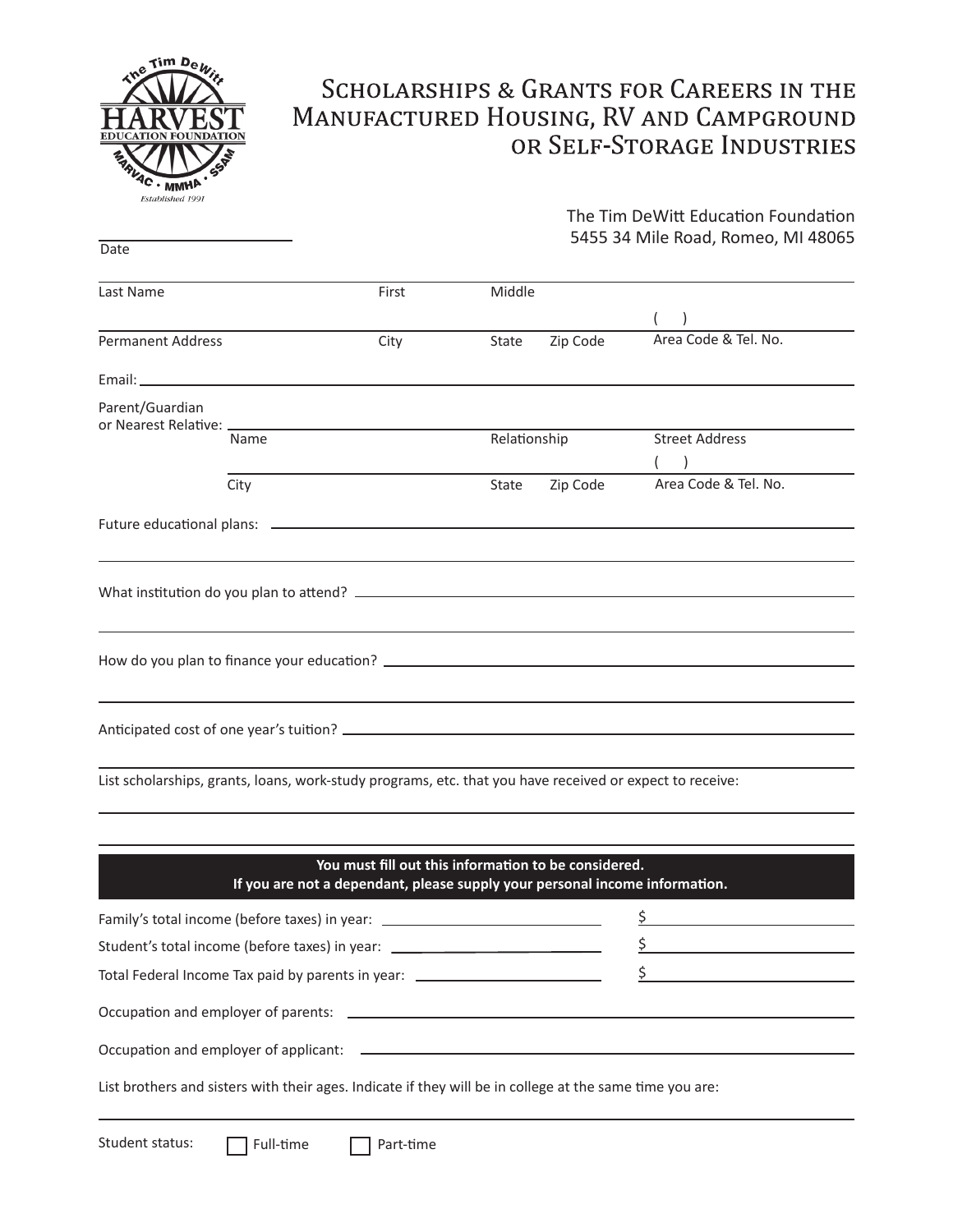Please explain any unusual circumstances that have contributed to your financial situation. (Loss of property by fire, illness, unemployment, etc.)

### **Cumulative** Grade Point Average (GPA): Rank in Class:

Diploma or Degree Years Attended Circle Last Year Completed Name of School City & State 9 10 11 12 9 10 11 12 1 2 3 4 1 2 3 4 Did you Graduate?  $Yes$  No  $\Box$  $Yes$  No  $\_\_$  $Yes$  No \_\_\_\_\_ Yes \_\_\_\_ No \_\_\_ 1 2 3 4 Yes \_\_\_\_ No \_\_\_

### Education or Employment References

| Name and Occupation | Address | Phone Number |  |
|---------------------|---------|--------------|--|
|                     |         |              |  |
|                     |         |              |  |
|                     |         |              |  |
|                     |         |              |  |

### High School or College Extracurricular Activities

List any extracurricular activities you participated in during high school or college.

If you or a family member are currently involved in the manufactured housing, RV/campground or self-storage industry, please explain the connection.

| Are you a previous recipient of a HARVEST grant or scholarship? | <b>Yes</b> |  | $\overline{\phantom{a}}$ No |
|-----------------------------------------------------------------|------------|--|-----------------------------|
|-----------------------------------------------------------------|------------|--|-----------------------------|

Where did you learn about this scholarship program?